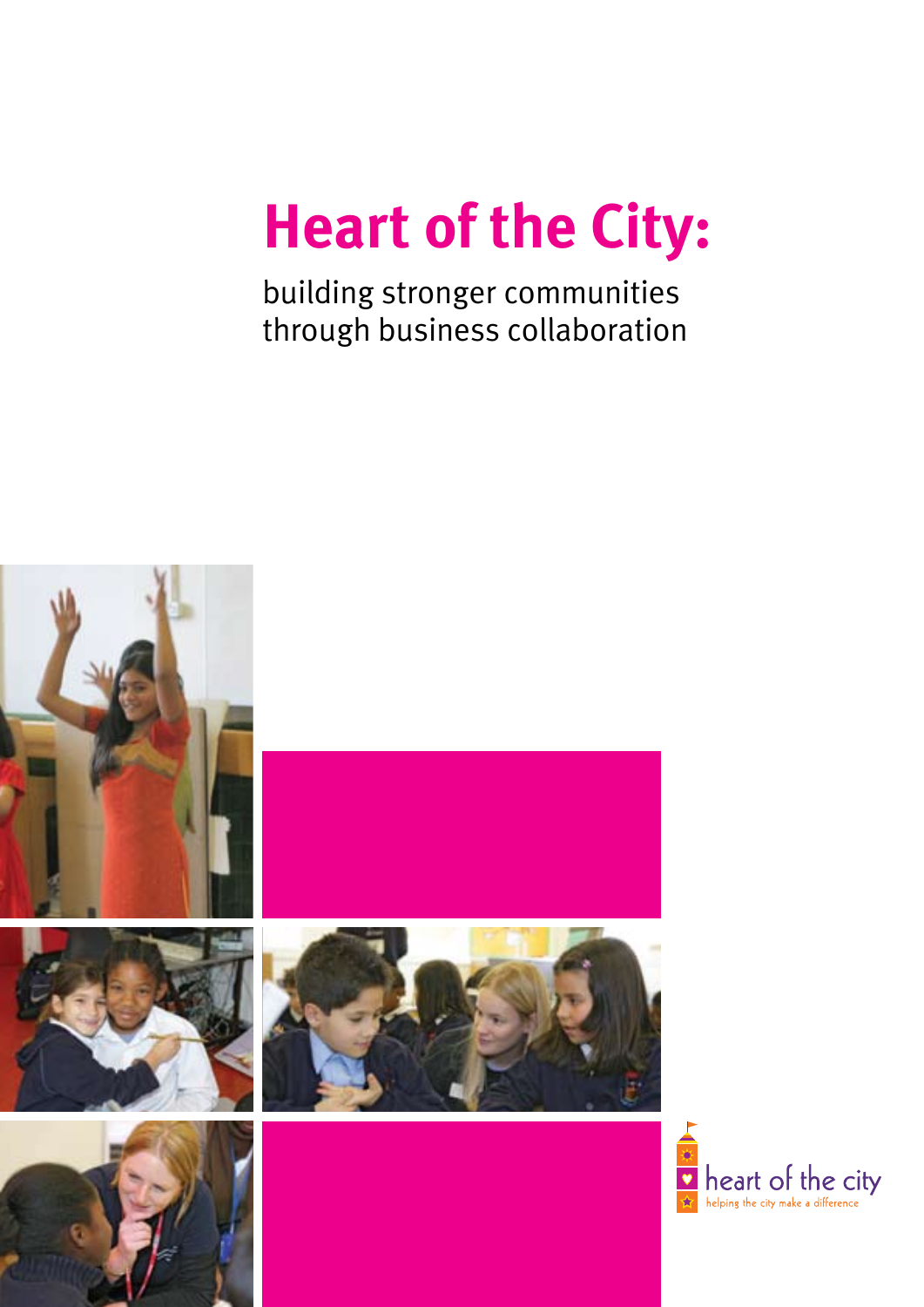## Council of Members

| Lord George                                                | Co-President                                                      | Heart of the City                   |
|------------------------------------------------------------|-------------------------------------------------------------------|-------------------------------------|
| The Rt. Hon. The Lord Mayor                                |                                                                   |                                     |
| of the City of London                                      | Co-President                                                      | Heart of the City                   |
| Gerry Acher CBE LVO                                        | Chairman                                                          | Heart of the City                   |
| Pen Kent CBE                                               | Deputy Chairman                                                   | Heart of the City                   |
| <b>Henry Angest</b>                                        | <b>Chairman and Chief Executive</b>                               | Arbuthnot Banking Group PLC         |
| Rt. Rev'd & Rt. Hon. Richard Chartres The Bishop of London |                                                                   |                                     |
| David Cruickshank                                          | Chairman                                                          | Deloitte                            |
| David Cheyne                                               | <b>Senior Partner</b>                                             | Linklaters LLP                      |
| <b>Stuart Fraser</b>                                       | Chairman, Policy & Resources Committee City of London Corporation |                                     |
| John Griffith-Jones                                        | <b>UK Chairman &amp; Senior Partner</b>                           | <b>KPMG</b>                         |
| <b>Richard Hardie</b>                                      | Vice Chair                                                        | UBS Ltd                             |
| Hugh Harris CBE                                            | Director, London First Global Network                             | London First                        |
| Dyfrig John                                                | Chief Executive, UK                                               | <b>HSBC</b>                         |
| Simon MacKenzie-Smith                                      | MD and Head of UK Investment Banking                              | Merrill Lynch                       |
| <b>William Maltby</b>                                      | Vice Chairman, Investment Banking                                 | Deutsche Bank                       |
| <b>Guy Morton</b>                                          | <b>Senior Partner</b>                                             | Freshfields Bruckhaus Deringer      |
| <b>Gill Parker</b>                                         | Joint Managing Director                                           | <b>BDGworkfutures</b>               |
| Giles Piercy                                               | <b>Director</b>                                                   | <b>iMPOWER</b>                      |
| <b>Stuart Popham</b>                                       | <b>Senior Partner</b>                                             | <b>Clifford Chance LLP</b>          |
| Ian Powell                                                 | <b>Senior Partner</b>                                             | PricewaterhouseCoopers              |
| <b>David Robins</b>                                        | Chairman                                                          | New Philanthropy Capital            |
| Mark Seligman                                              | Senior Adviser                                                    | <b>Credit Suisse</b>                |
| <b>Peter Sherratt</b>                                      | Chairman                                                          | Lehman Brothers European Foundation |
| Vanni Treves                                               | Chairman                                                          | Equitable Life                      |
| Catherine Usher                                            | Regional Managing Partner - London                                | DLA Piper UK LLP                    |
| <b>Richard Ward</b>                                        | <b>CEO</b>                                                        | Lloyd's                             |
| <b>Brian Winterflood</b>                                   | Chairman                                                          | <b>Winterflood Securities</b>       |



This publication has been produced with the support of Links UK, the national team of Community Links.



Published by: Community Links © 2008 ISBN 978-0-9561012-6-6

Heart of the City: Building stronger communities through business collaboration Design by www.intertype.com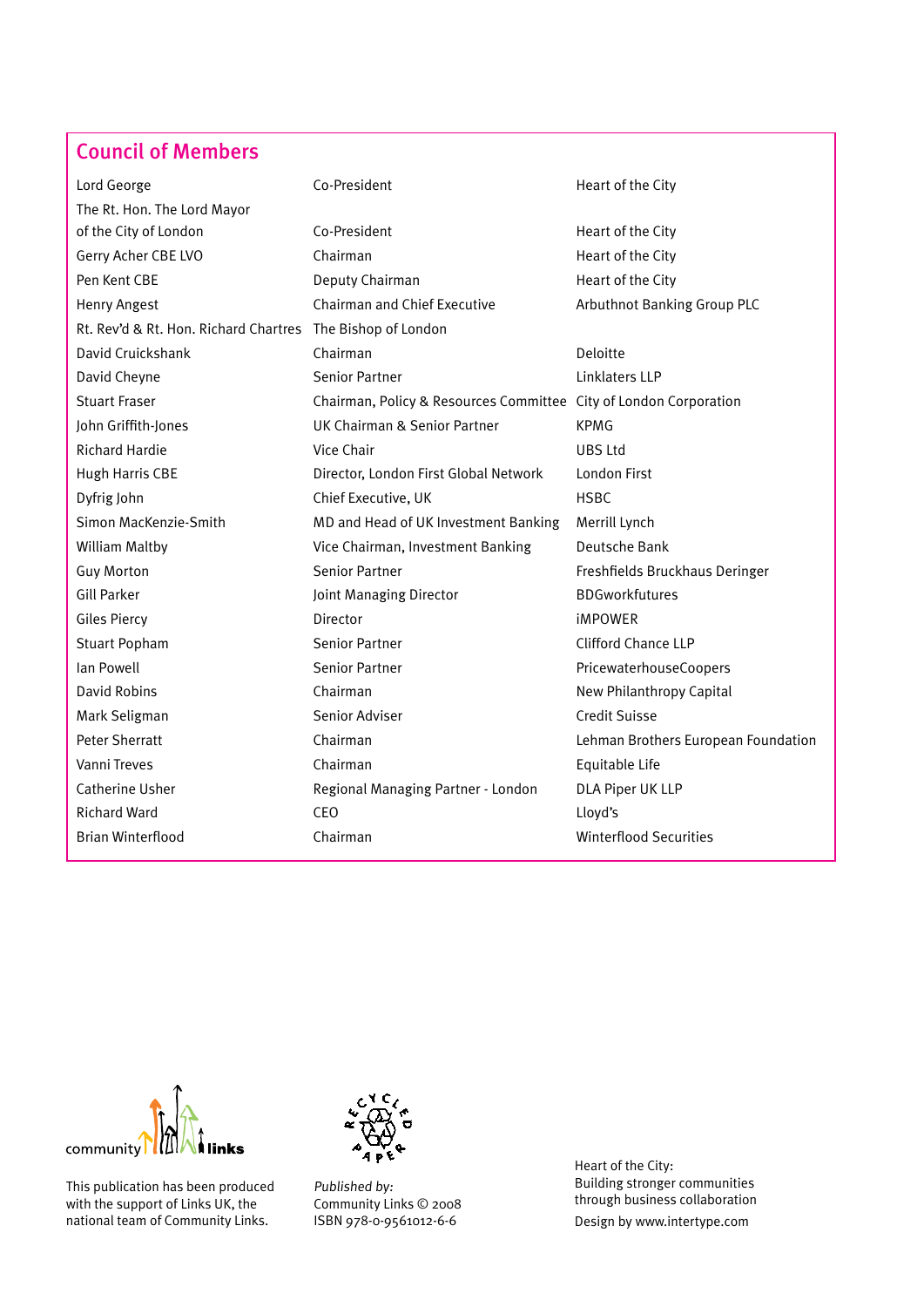## Contents

| Foreword                                                                    | 2  |
|-----------------------------------------------------------------------------|----|
| Introduction                                                                | 3  |
| Heart of the City and its Newcomers' Programme                              | 4  |
| What does the Heart of the City<br>Newcomers' Programme involve?            | 5  |
| What has helped the Heart of the City<br>Newcomers' Programme to take root? | 6  |
| How does Heart of the City measure its impact?                              |    |
| What does this mean in practice? Case Studies                               | 8  |
| Contributors and Newcomers 2005-2009                                        |    |
| <b>Board of Directors</b>                                                   | 13 |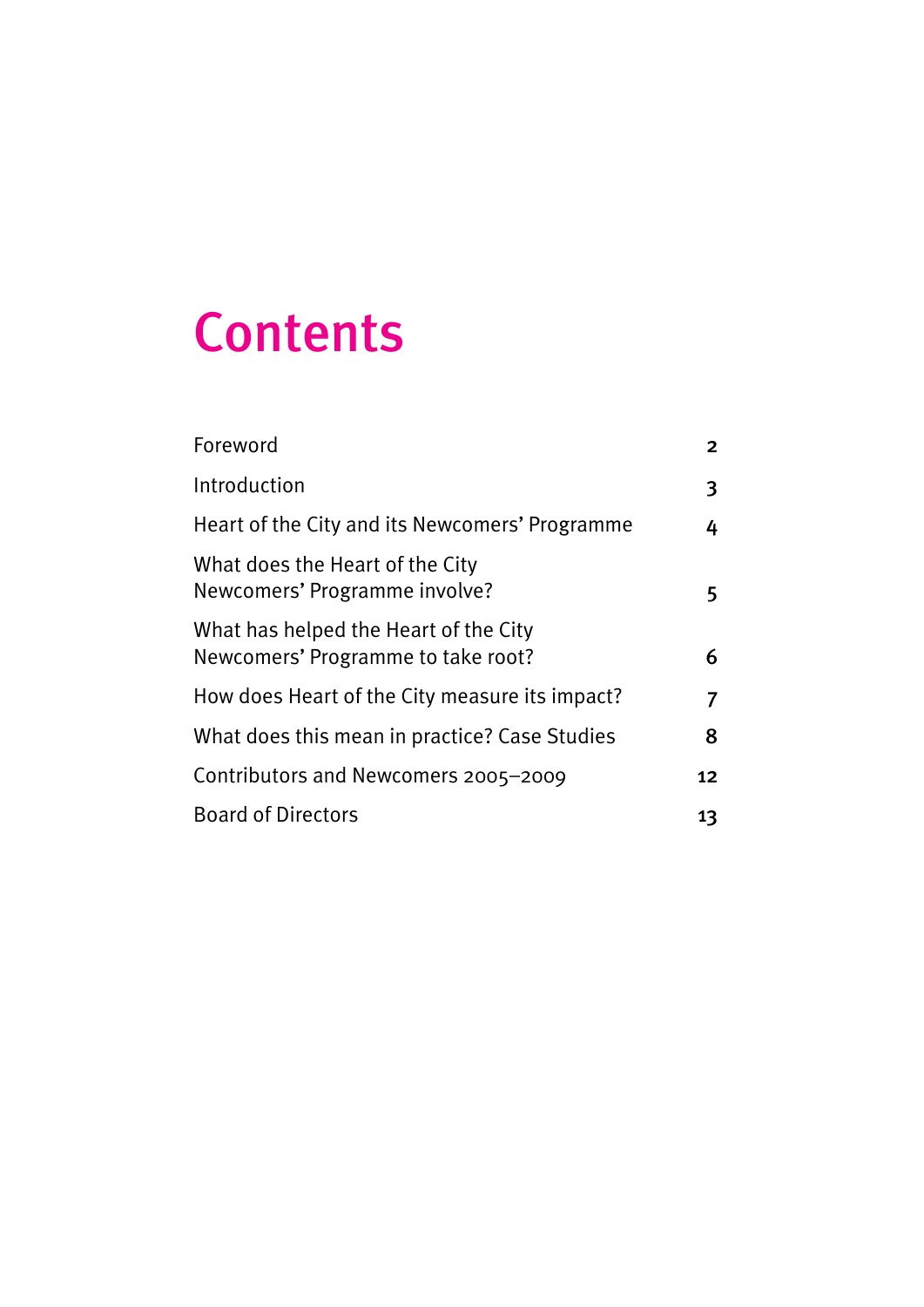## Foreword



Belly Greengross

#### Baroness Greengross Chair of the All Party Parliamentary Group on Corporate Responsibility

This paper aims to set out the learning that has been amassed from the successful development of the Heart of the City "Newcomers' Programme", launched by the Corporate Responsibility (CR) Minister at the Bank of England in 2004.

Over the last four years, the Heart of the City team has successfully mobilised the knowledge and goodwill of many of our leading City financial and professional businesses to inspire 'Newcomer' Businesses to get started. By focusing their support on accessible quick wins, the team has been particularly successful in inspiring and sustaining SME engagement in this agenda, whilst also supporting large businesses that want to raise their game.

One of the reasons for the significant impact of this project is that Heart of the City is able to offer its support entirely free of charge. This is due to the generosity of their founding funder, the City of London Corporation, which has housed and provided primary funding for Heart of the City since its launch in 2000. More recently, the London Development Agency has funded a pilot roll-out of Heart of the City's programme to support businesses based in the City fringes. This is an inspiring partnership. The public sector's funding leverages in-kind support of more than equivalent value from Heart of the City's Contributor businesses, helping to generate more than £12.8m for deprived communities since April 2005. I applaud the City of London Corporation and the London Development Agency for their vision and generosity in supporting this model.

I am delighted to endorse Heart of the City's work and hope that the story of this simple yet impactful programme may inspire equally effective collaboration within business communities further afield.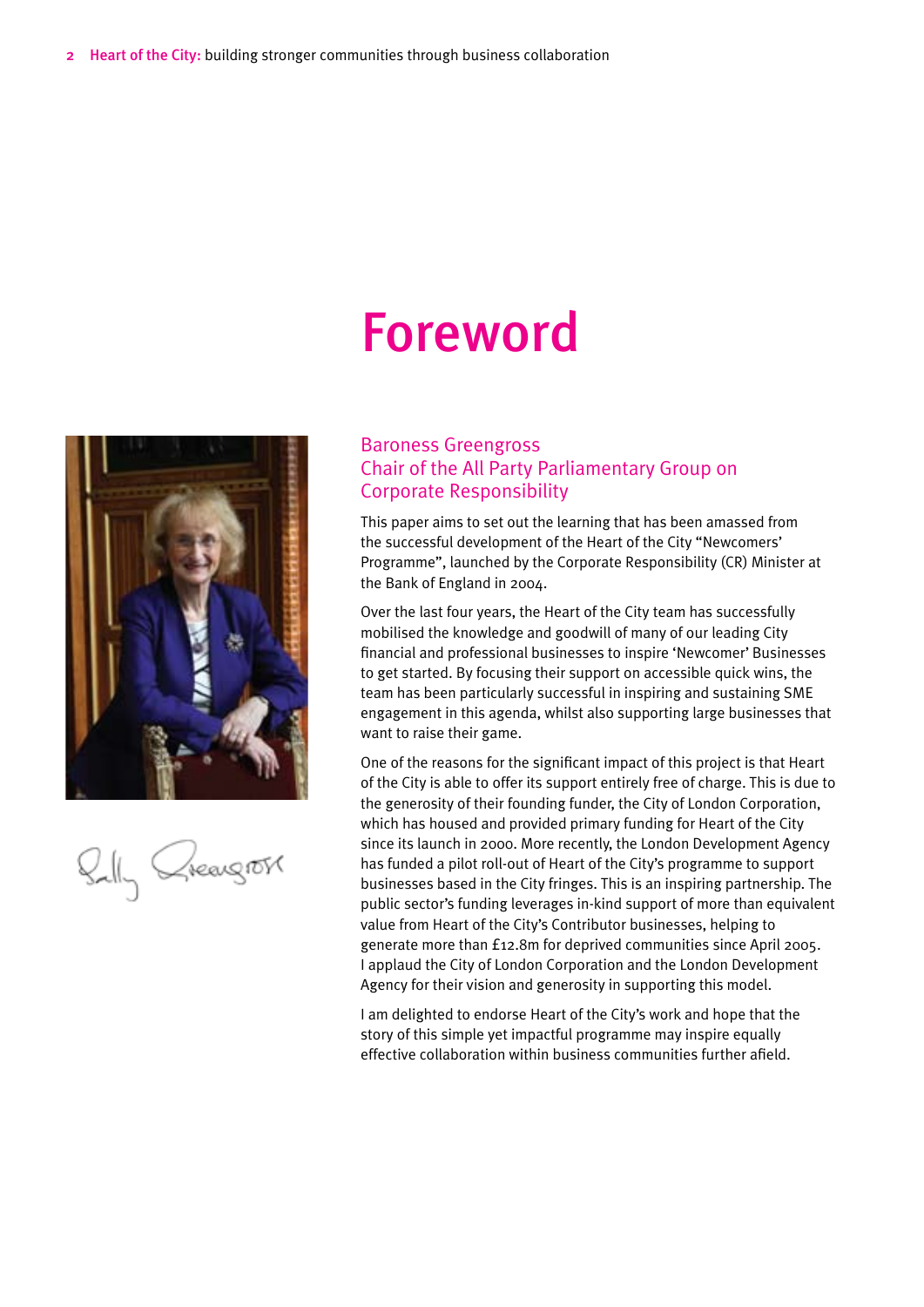## Introduction



GALAN BANA

### The Prime Minister, Rt. Hon. Gordon Brown MP

I am delighted that the Council on Social Action (CoSA) is looking at mechanisms to involve greater numbers in social action and identifying new ways of supporting the millions already engaged.

Businesses have a key role to play in promoting and facilitating social action, including through encouraging and enabling their employees to volunteer. CoSA has identified the Heart of the City Newcomers' Programme as a powerful model of what can be achieved when businesses are supported to play this role. Heart of the City directly addresses the needs of businesses in London, offering practical guidance and tools, and providing each Newcomer with tailored support and mentoring from an experienced Corporate Responsibility professional. It is an inspiring example of how to translate the widespread social concern that exists among employers and employees alike into effective action for the common good.

 I hope this Guide will fuel the development of similar schemes in other business centres around the country so that many more business and employees will be inspired to take action.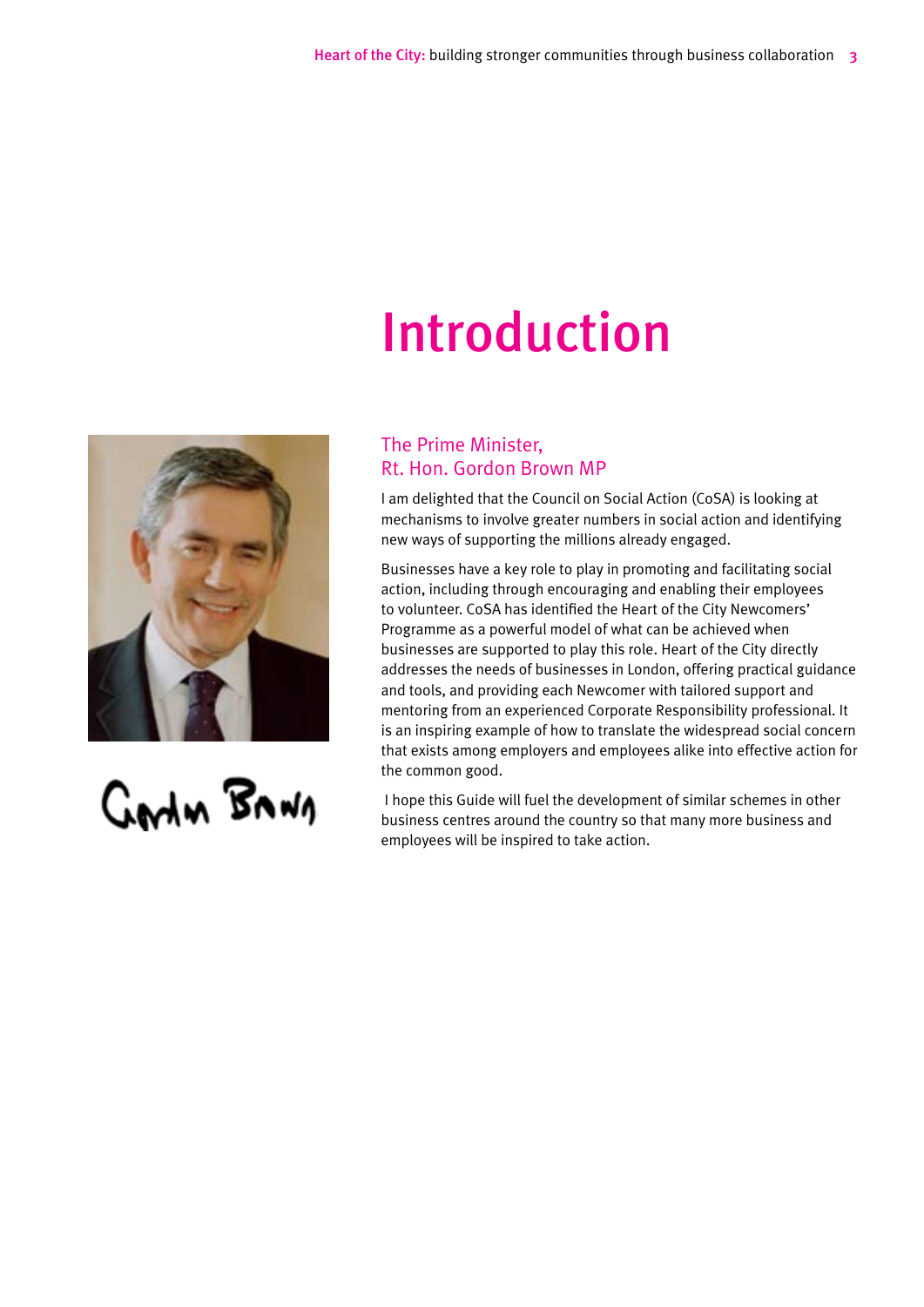#### Heart of the City and its Newcomers' Programme

Corporate Responsibility (CR) is sometimes viewed as a luxury that only large businesses can afford. Many small businesses have an impressive social ethos but most lack the resources to employ dedicated CR staff, making it difficult for them to initiate, sustain and communicate strong programmes.

Heart of the City, a charity launched in 2000 by the Governor of the Bank of England, the Lord Mayor of the City of London and the Chairman of the Financial Services Authority, addresses this challenge with a unique twoyear programme of free support. This programme is designed to directly address the needs of its 'Newcomers', businesses in the City and City fringes that are new to CR and looking for start-up advice, or that want to develop their existing CR activities.

To help deliver this programme, Heart of the City has enlisted the expertise and support of around 70 leading City businesses that are highly experienced in CR. These businesses (called 'Contributors') provide guidance and assistance for the Newcomers.

The rapid growth of the Newcomers' Programme in the past few years testifies to the high social returns that can be achieved with the combined commitment of Newcomers and Contributors. It is estimated that the Newcomers' Programme helps to generate a return of up to £28 for every £1 invested by its funders to regenerate communities in the City's neighbouring boroughs and further afield.

Newcomer employers and their employees also derive great benefit from engaging in this agenda: employers report positive effects on both reputation and staff morale; employees develop skills, confidence and personal satisfaction.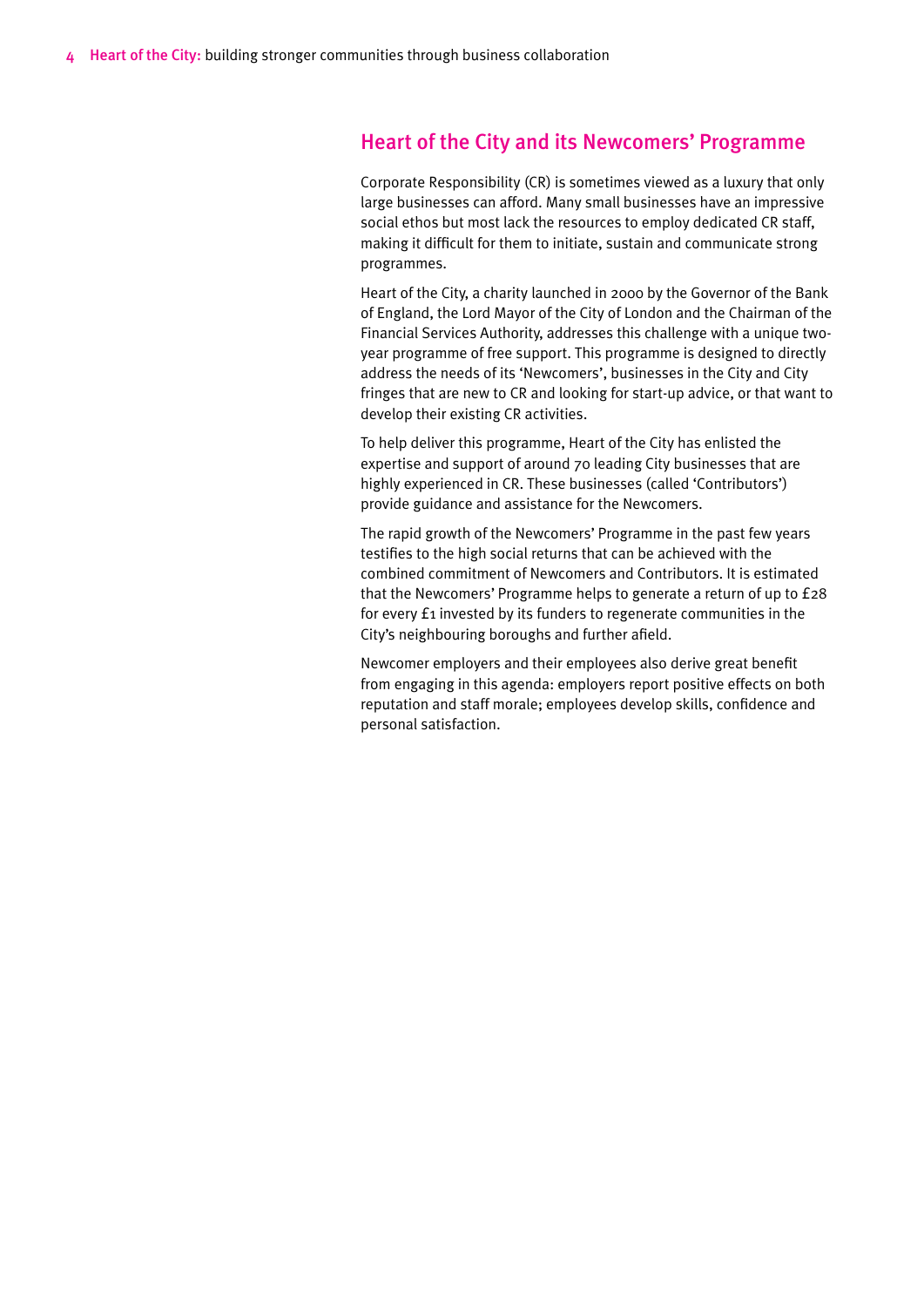## What does the Heart of the City Newcomers' Programme involve?

The Newcomers' Programme is highly practical and is fuelled by Heart of the City's recognition, regularly reinforced by its programme evaluation, that:

- 1 businesses learn most effectively from one another; and
- 2 regular provision of tried and tested 'short cuts' is key for Newcomer businesses which are short on time and resources, to develop programmes successfully.

The Heart of the City Newcomers' Programme therefore involves:

- **Informal workshops and other networking opportunities** hosted and facilitated by Contributors.
- Mentoring support from seasoned CR practitioners. One-to-one guidance is provided by a CR manager from a Contributor business to a key point of contact charged with developing the programme within a Newcomer company. Heart of the City selects appropriate mentors for Newcomer mentees and supports this relationship for one year.
- $\blacksquare$  Materials. These are practical resources including draft policies, top tips, case studies and useful templates which have been developed in collaboration with Contributors. They prevent Newcomers from having to reinvent the wheel, and are the sort of materials which the Contributor businesses wished they'd had available to them when they first started their programmes.
- Visits and signposting to useful organisations and intermediaries which have a successful track record of working with companies.
- One-to-one guidance and benchmarking. Heart of the City undertakes a baseline assessment of each Newcomer business in an introductory meeting and then meets each business on a sixmonthly basis both to measure progress against key indicators and also to provide benchmarking support. These one-to-one meetings provide additional structure, encouragement and direction to Newcomers over a two-year period.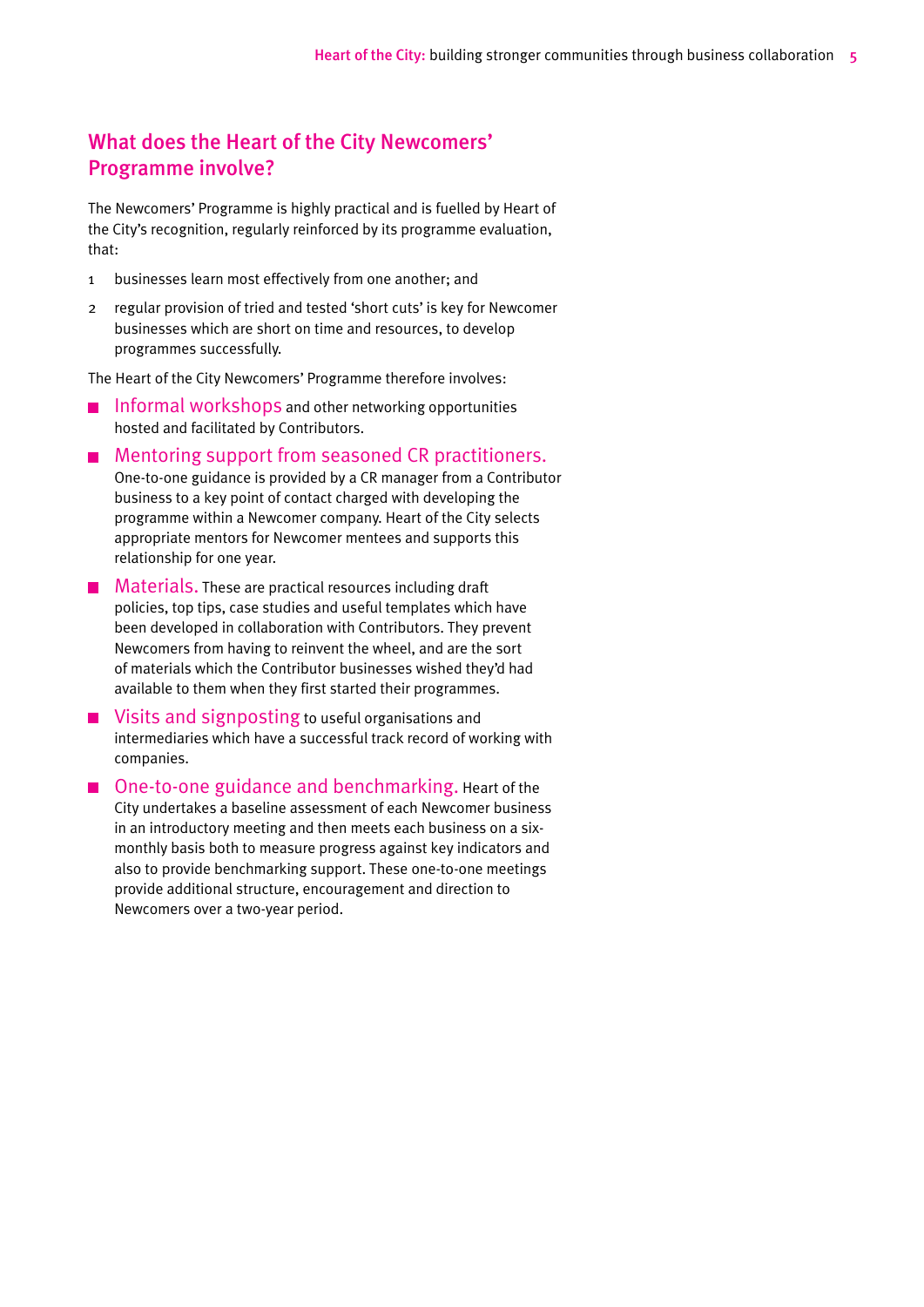### What has helped the Heart of the City Newcomers' Programme to take root?

1. Leadership muscle and genuine engagement: Heart of the City has been successful in opening doors because of powerful top-level engagement from many of the City's leading businesses. Its Council of leading CEOs (see inside front cover) helps Heart of the City to promote and develop its work and plays an active and high-profile role at its networking events.

2. A culture of collaboration across local CR professionals, and a willingness to share their good practice: Based in the Square Mile, Heart of the City is surrounded by businesses with well-established CR programmes with dedicated personnel managing them on a full-time basis. Furthermore, there is a longstanding culture of collaboration across the CR professionals within these businesses, even within those organisations which are competitors on every other level. Heart of the City's programme draws on the fraternal spirit and expertise of these networks and helps Newcomer businesses to feel they have become members of an exclusive club.

3. Lean infrastructure: one of a range of factors which inspire such active engagement from its Contributors is the fact that, with a core team of only five people, Heart of the City demonstrates clear value for money.

#### 4. Core funding enabling the Newcomers to access

support for free: Many businesses in the early stages of developing programmes have no funding for CSR advice and support. It is often only once a programme has been successfully developed that human and financial resources become available. Therefore, the fact that this programme is free is a critical factor in enabling Newcomer businesses to develop strong foundations for their CR programmes.

#### 5. Programme content shaped in collaboration with

SMEs: The Newcomers' Programme has been developed in close collaboration with SMEs to ensure it is realistic and pitched at an appropriate level. Heart of the City's brief to its Contributors is to be candid about the challenges they have faced whilst developing their programmes, and the programme has acquired a reputation for being 'refreshingly realistic and accessible'.

#### 6. Programme flexibility to meet changing needs:

Heart of the City's close working relationships with all Newcomers and Contributors also ensures continual feedback. The programme is regularly reviewed and developed to fit the changing priorities of its business audience. For example, with environmental concerns assuming an increasingly central place on corporate agendas, the programme has evolved to ensure that sustainability expertise can be accessed from Heart of the City Contributors and support offered accordingly.

#### 7. Bespoke support over a two year period: there is no

other free programme offering such developed support to SMEs and other businesses. Whilst not all our Newcomers 'stay the course', with personnel changes and business pressures often proving disruptive, the Heart of the City team and its Contributors help, through their strong personal relationships with Newcomers, to encourage leadership, realism and tenacity in the challenging early years of programme development.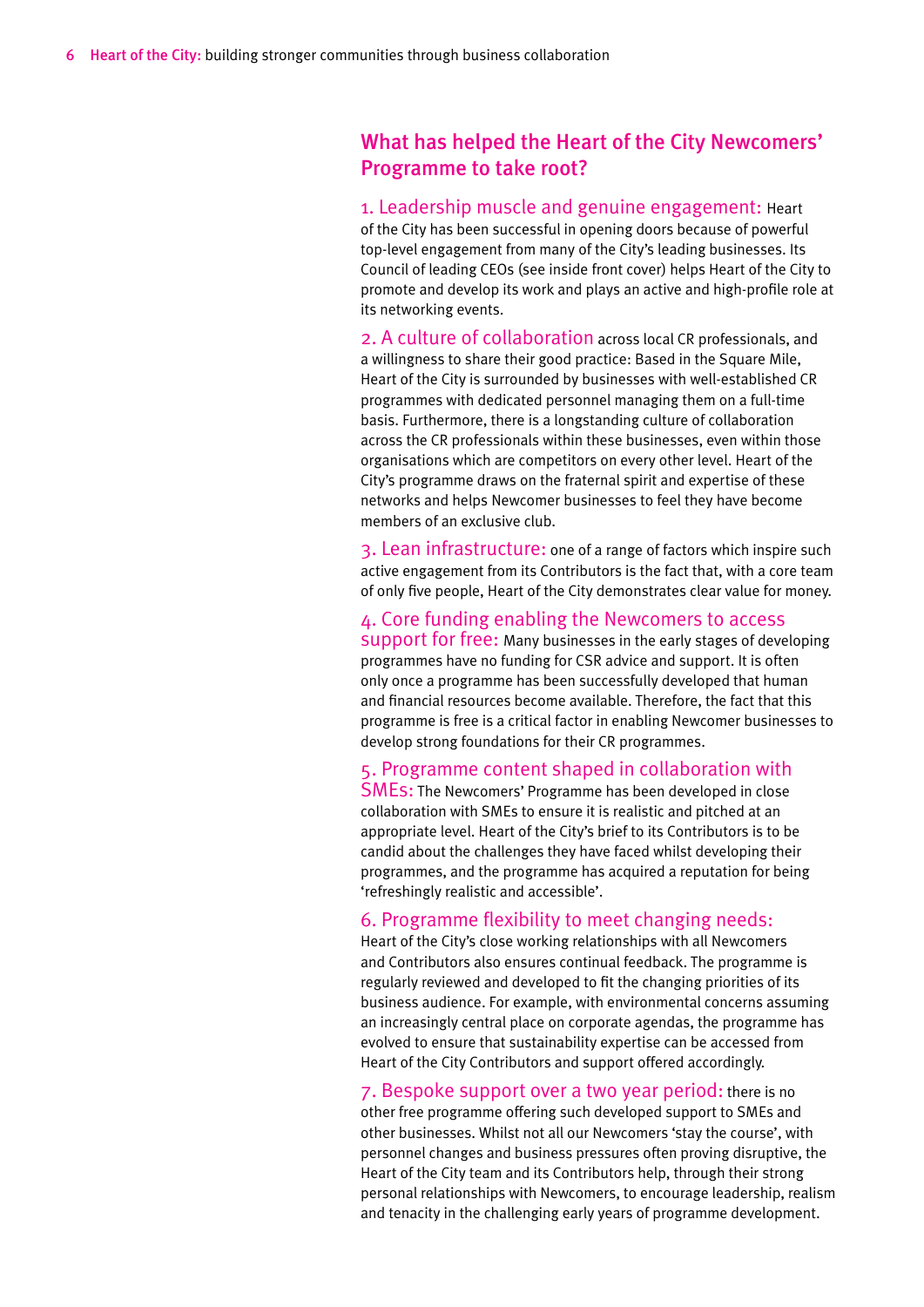## How does Heart of the City measure its impact?

Heart of the City looks at the impact of the programme by considering three questions:

#### 1. The number of Newcomer and Contributor businesses joining the programme

The Newcomer and Contributor businesses are set out in the table on page 12. In 2008, boosted by pilot funding from the LDA, the core team expanded and the number of Newcomer businesses recruited into the programme more than doubled as a result. The Contributor grouping also expanded by 40% at this stage. One of the Heart of the City's success measures is the number of Newcomers that make sufficiently impressive progress to join the Contributor group. It is heartening to see a number of star-performing Newcomers becoming equipped to share their learning with others in the programme.

#### 2. CR systems implemented within Newcomer businesses

Heart of the City also examines the systems that its Newcomers have introduced as these are a good indicator of the longer term sustainability of their programmes over time. So, for example, of all the Newcomer businesses with whom Heart of the City has undertaken detailed reporting:

- $\blacksquare$  89% now communicate their programmes internally
- 89% have senior level people actively championing the programmes
- 50% have established targets and tools to measure progress
- 68% have developed a CR strategy.

#### 3. Levels of cash, time and in-kind support invested by Newcomer businesses

Heart of the City measures the levels of community investment by participating Newcomers. This paints an encouraging picture.



Heart of the City needs to be cautious about claiming credit for all the contributions set out above – many of the Newcomers were doing good work anyway. Nevertheless 67% of the Newcomers reporting back describe Heart of the City's support in helping them to develop their programmes as "excellent".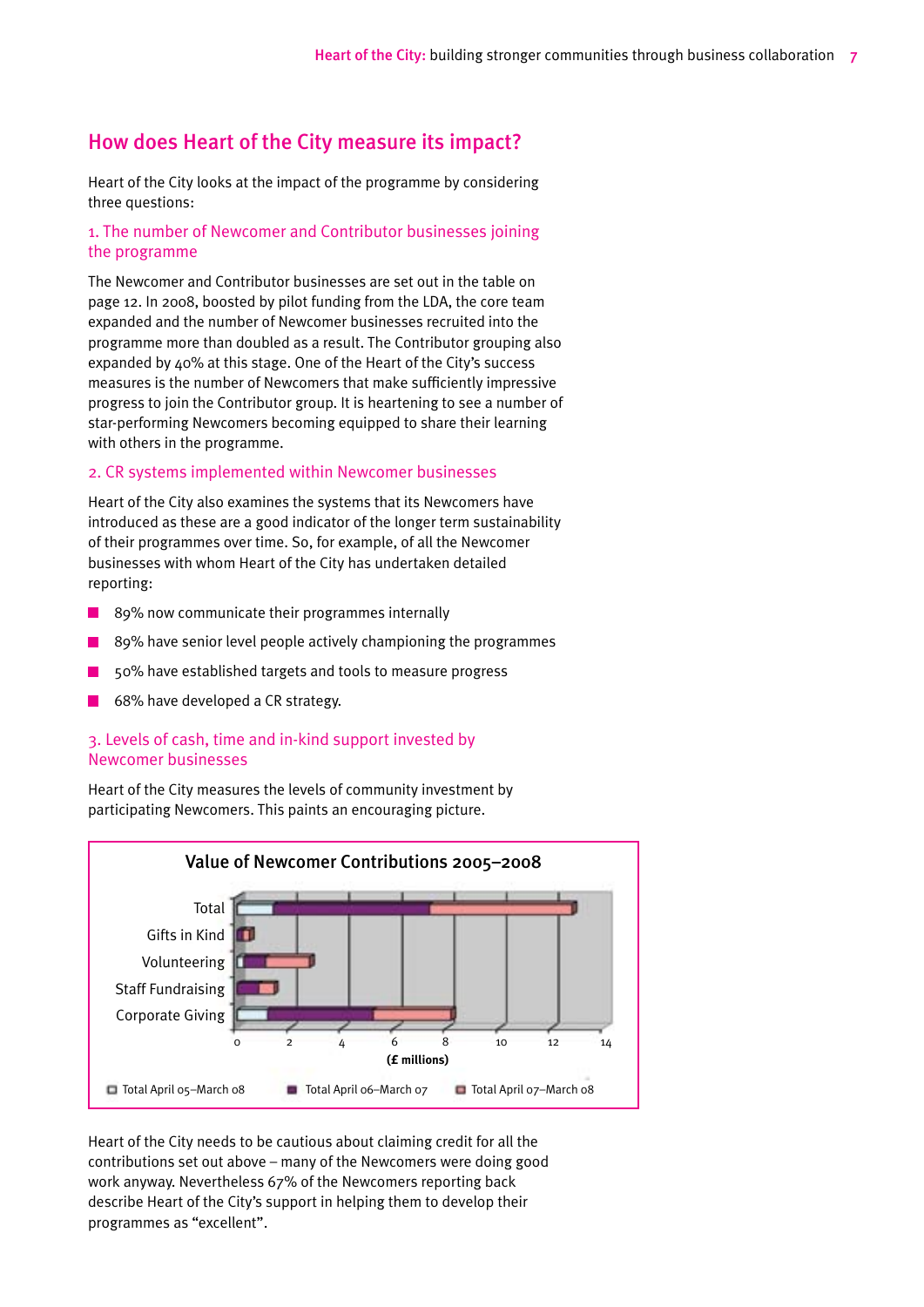## What does this mean in practice? Case Studies demonstrating how Heart of the City helps to build stronger communities.

Patsy Francis, UBS  $\rightarrow$  mentors Anjuli Sizeland, Capco  $\leftrightarrow$  partners with Brokerage Citylink



Patsy Francis, UBS, Mentor



Anjuli Sizeland, Capco, Mentee



Caroline Reeson, Brokerage Citylink, Charity Partner

Capco, a management consultancy with 175 employees in London, joined Heart of the City in 2007 and has developed a number of initiatives with two schools in Islington which provide mentoring and workshops for business studies students.

"This is all about trying to make working life feel more real for these pupils" says Anjuli Sizeland, a senior consultant at Capco entrusted with responsibility for developing the CR programme. "I was lucky when I was growing up – I had all sorts of contacts who could give me encouragement and inspiration as I tried to work out my career path. We're trying to give students, who may not have such advantages, something similar: a network of people from a variety of backgrounds who are on their side and with whom they can test out ideas and make mistakes."

Capco were mentored by UBS who introduced them to the Brokerage Citylink charity. The Brokerage helps find bright students from inner London schools for this type of programme. "We always try and help our partner charities become more sustainable," says Patsy Francis, Director, Corporate Responsibility and Community Affairs at UBS, "and the Heart of the City programme is an excellent way of broadening the pool of receptive businesses to whom we can introduce our partner charities".

CEO of Brokerage Citylink Caroline Reeson comments that, for many of the school pupils growing up in the deprived boroughs surrounding it, the City seems a million miles away even though its gleaming towers may be visible from their bedroom windows. "Our programme is about trying to make talented young people realise that this world IS within their reach – and to provide them with advice and – most importantly – encouragement to fuel their journey there."



How collaborations are fuelled by the Newcomers' Programme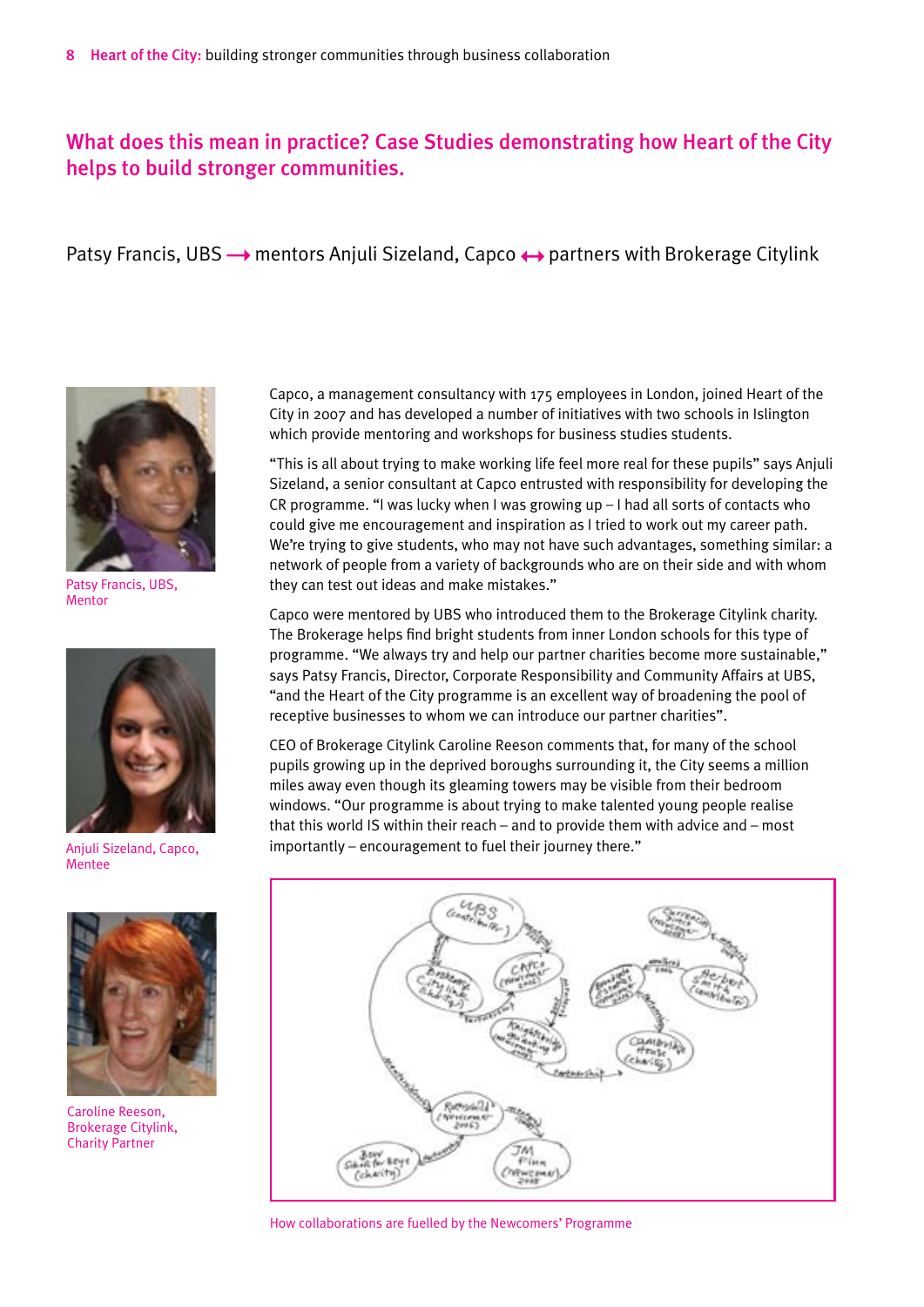## Richard Brophy, Herbert Smith  $\rightarrow$  mentors Mike Thornton, Broadgate Estates  $\leftrightarrow$  partners with Cambridge House

Broadgate Estates joined our programme in 2006 and were mentored by Richard Brophy from Herbert Smith. Richard's guidance meant that Broadgate were better equipped to forge effective relationships with their partner charity Cambridge House.

"We get about 1,200 visitors to our premises a week," says Burger Edwards, Director of Resources at Cambridge House, "and provide a range of different services – from helping a 70 year-old Somali pensioner to claim the housing benefit to help heat her flat this winter to running an after-school club for a group of teenagers who – often as a result of chaotic circumstances at home – are at risk of being excluded from mainstream education.

"We know that, for many of our service users, our centre in Southwark feels like a place of refuge from the challenges they are facing in their everyday lives. But we struggle to make ends meet and this is very clearly demonstrated by the state of our premises which, though welcoming, are pretty run down. This is why, even though it's early days, our partnership with Broadgate Estates feels so exciting."

Mike and his Broadgate colleagues are using their skills to help audit Cambridge House's building needs to identify where money should be prioritised for renovations, provide IT and accounting advice and Health and Safety training, and leverage additional funding and support from Venture Capitalists and contractors.

A partnership of this type is a first for both Broadgate Estates and Cambridge House and both are on a steep learning curve as they adapt to one another's working practices and cultures. "The Heart of the City Programme helps provide context and practical support as we navigate a new relationship of this type," writes Mike. "The team and my Heart of the City mentor, Richard, have helped me to learn what challenges to expect, how best to overcome them and, very importantly, how to manage expectations within my own business environment as we take this relationship to the next stage."



Richard Brophy, Herbert Smith, Mentor



Mike Thornton, Broadgate Estates, **Mentee** 



Burger Edwards, Cambridge House, Charity Partner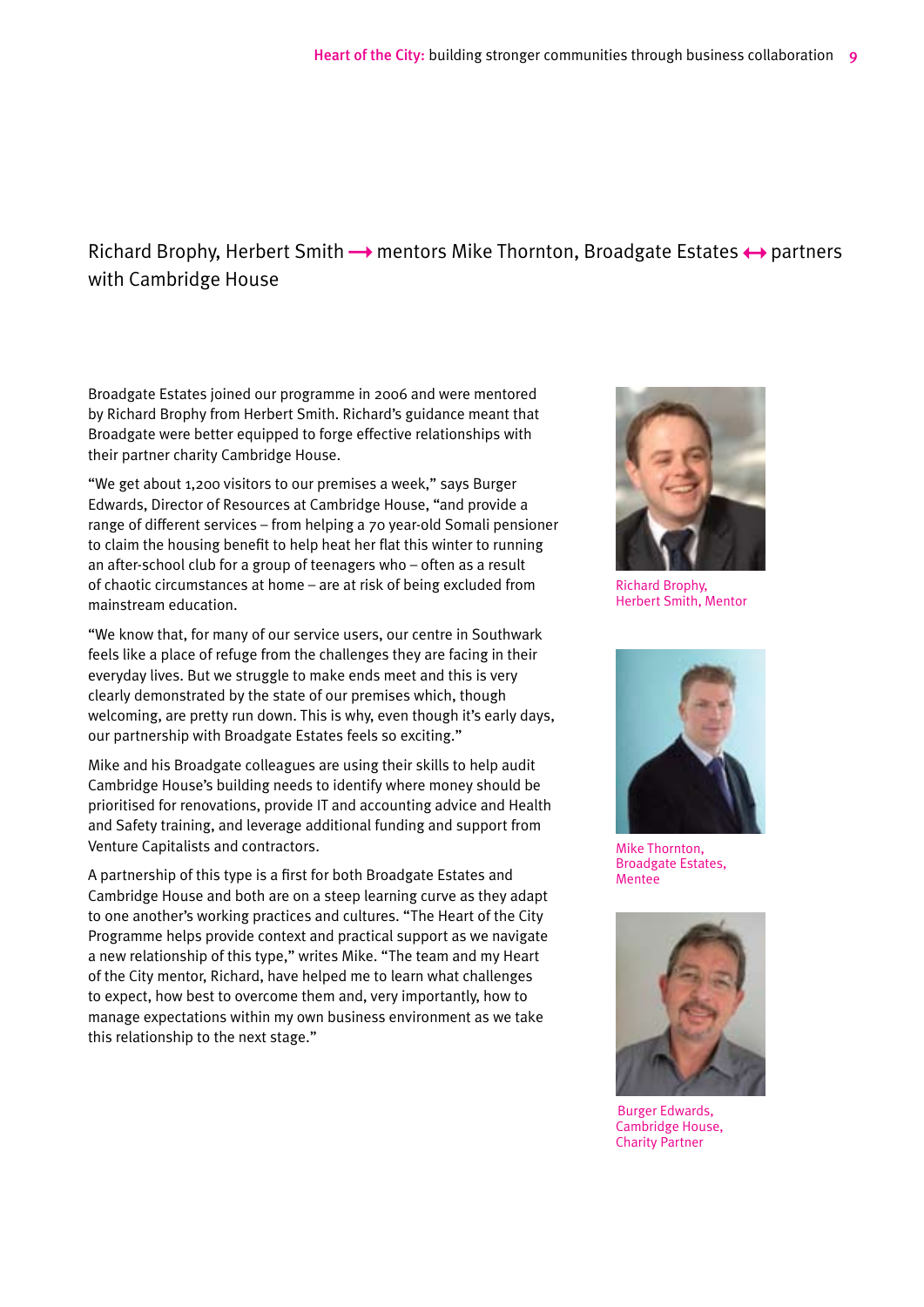#### Mike Kelly, KPMG  $\rightarrow$  mentors Andy McNally, Berenberg  $\leftrightarrow$  partners with Kids' Company



Mike Kelly, KPMG, Mentor



Andy McNally, Berenberg, Mentee



Camila Batmanghelidjh, Kids' Company, Charity Partner

"I've really enjoyed mentoring businesses going through the Heart of the City programme. It makes me stop and reflect about WHY we've developed our programme in the way that we have – and that is a very useful exercise in itself," says Mike Kelly, Director of Corporate Social Responsibility at KPMG, who has mentored three Heart of the City Newcomer businesses since 2005.

"Mike's support was invaluable," says one of his mentees, Andy McNally, Co-Head of Capital Markets at Berenberg Bank. "He provided really helpful guidance about how to find and forge an effective partnership with a charity partner, as well as how to structure our programme to maximise engagement in this partnership across our entire workforce. It took us time to get things off the ground but I'm incredibly proud of all we've done since joining the Heart of the City Programme. With Mike's help, we've forged partnerships with key charities in both London and in Hamburg and even managed to raise £85,000 for our Partner Charity recently – not bad for a company with 15 employees in the UK."

Berenberg's funding supports Kids' Company's work with inner-city children and young people, many of whom have severe emotional, behavioural and social difficulties, resulting from experiences of trauma and neglect. The funds raised will help support the running costs of a newly opened home for young boys.



How collaborations are fuelled by the Newcomers' Programme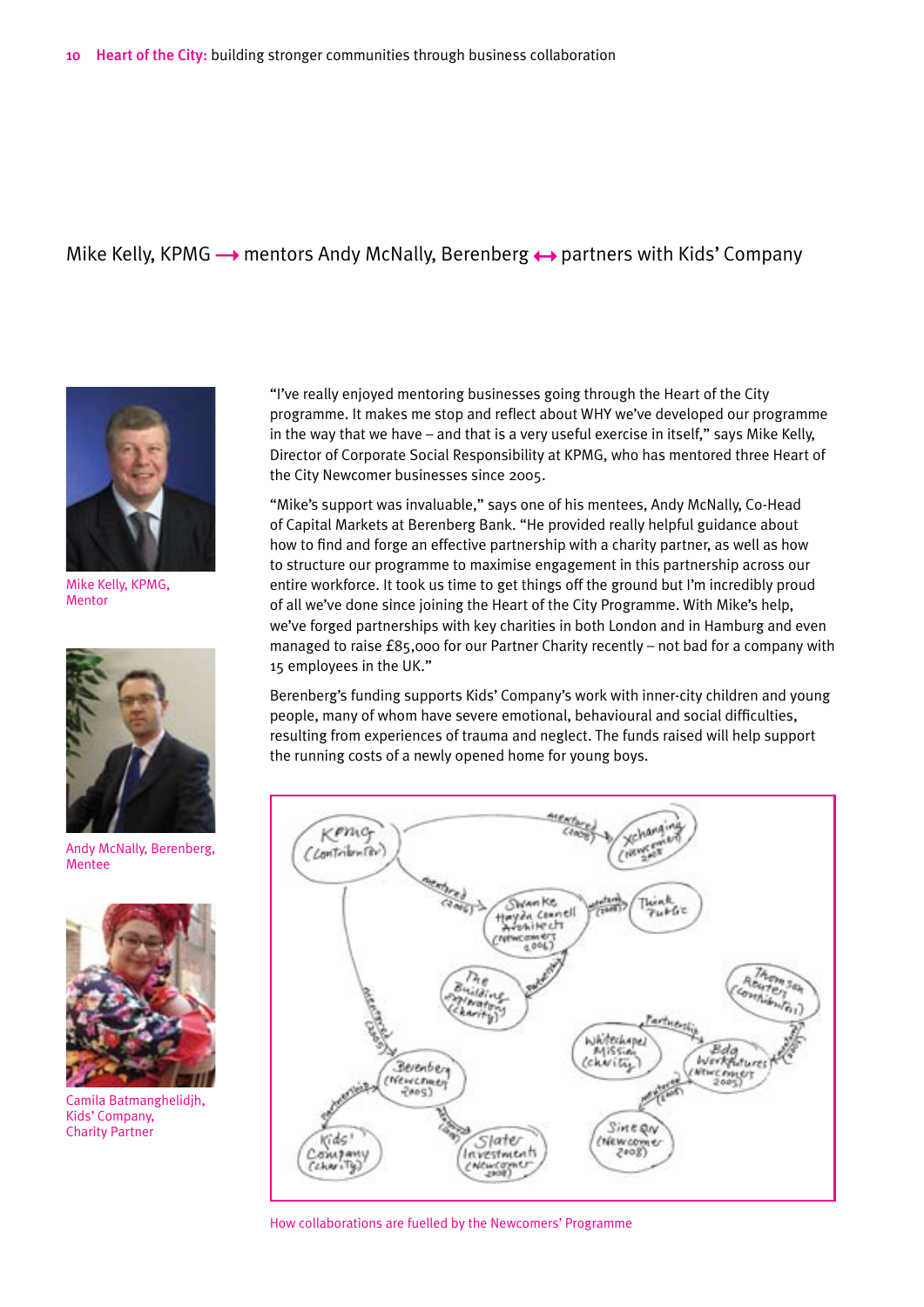## Julia Fuller, Thomson Reuters  $\rightarrow$  mentors Gill Parker, BDGworkfutures  $\leftrightarrow$  partners with Whitechapel Mission

"I attended one of the Heart of the City community visits in 2005." says Gill Parker, MD of BDGworkfutures, a workspace interior design company of around 30 employees, and part of the global WPP network. "The trip included a very thought-provoking tour around the Whitechapel Mission in Tower Hamlets at breakfast time – one of the busiest times of the Mission's working day. The Whitechapel team attempts to ensure consistent support to their service users, who are homeless and often leading chaotic lives by ensuring that anyone who turns up has access to a hot breakfast, showers, clothing and practical support 365 days a year.

The difference between my life and those of the people helped by the Whitechapel Mission felt pretty uncomfortable," explains Gill, "so I wanted to know what my business could do to help. With help from Heart of the City and our mentor, Julia Fuller from Thomson Reuters, we built up a programme of support for Whitechapel which is now in its third year. We provide funding, practical items such as clothing and toiletries, volunteers, creative input, business ideas and mentoring".

"Gill's a great sounding board for me, and BDGworkfutures have brought invaluable creative skills and business acumen to bear on our work", says Tony Miller, Chief Executive of the Mission. "The integrity of their programme and their genuine commitment to stick with us through thick and thin are just the sort of things which need to be communicated to the broader business community – and the Heart of the City model is a great way to do this."



Julia Fuller, Thomson Reuters, Mentor



Gill Parker, BDGworkfutures, Mentee



Tony Miller, Whitechapel Mission, Charity Partner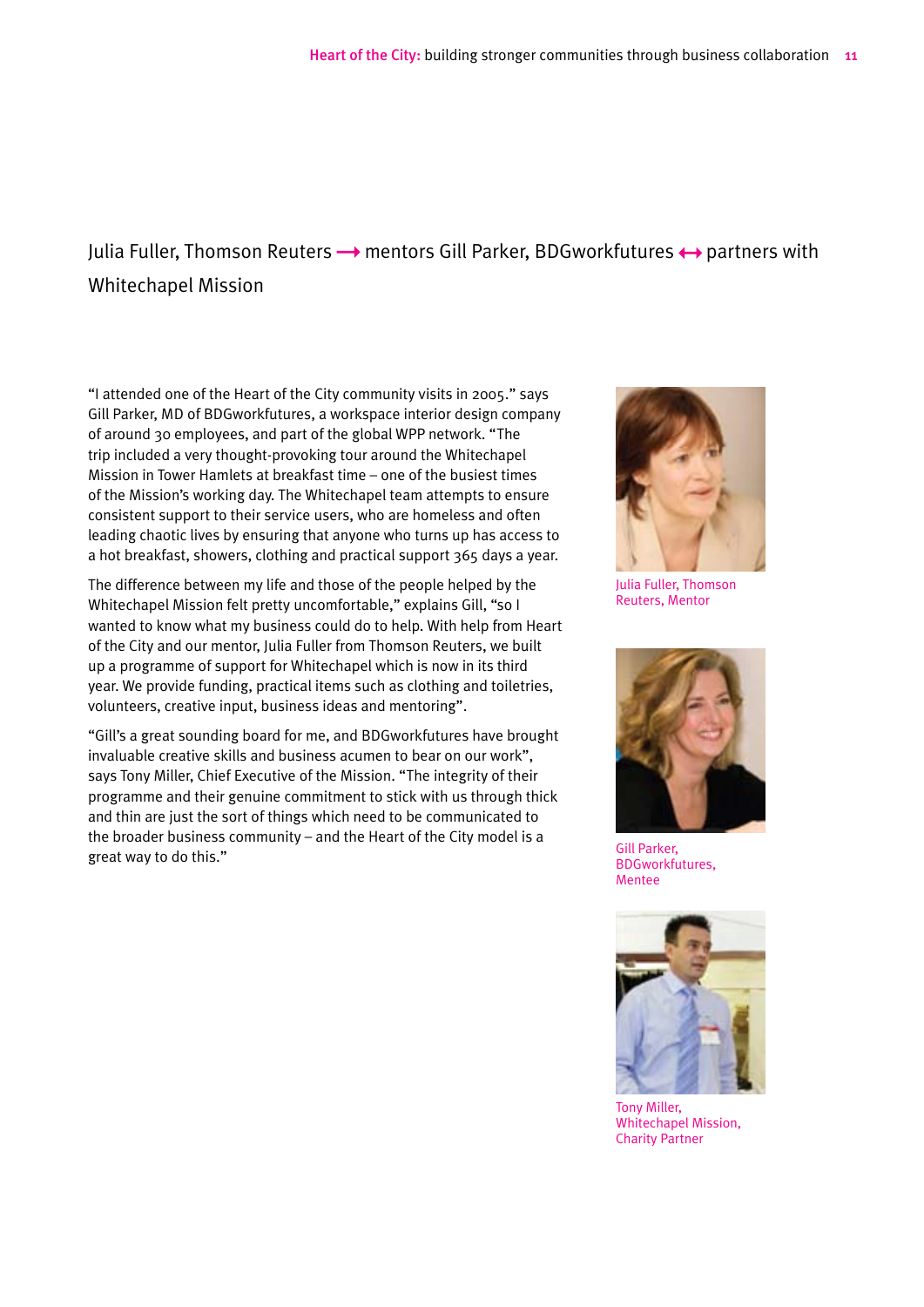#### Contributors 2005–2009

Pink text denotes Contributors who were previously Newcomers

ABN Amro • Accenture • Addleshaw Goddard • Allen & Overy LLP • Amlin • AON • Aramark • Ashurst • Aviva • Badenoch & Clark • Baker & McKenzie • Bank of America • Bank of England • Barclays • BDGworkfutures • BDO Stoy Hayward • Berenberg Bank • British Land • Berrymans Lace Mawer • Berwin Leighton Paisner LLP • Broadgate Estates • Buzzacott • Café Spice Namasté • Calyon • Canary Wharf Group plc • Capco • CIBC World Markets • Citi • CMS Cameron McKenna • Clifford Chance LLP • Credit Suisse • Dechert LLP • Deloitte • Deutsche Bank • DLA Piper LLP • EDF Energy • Ernst & Young • Eversheds LLP • Faegre & Benson LLP • Fidelity International • Freshfields Bruckhaus Deringer LLP • F.S.A. • Gensler • Goldman Sachs • The Guardian/Observer • Henderson Global Investors • Herbert Smith LLP • HSBC • IBM • iMPOWER • Ince & Co • Investec • IPC Media • Jones Lang LaSalle • JP Morgan • KPMG • Lehman Brothers • Linklaters LLP • Lloyd's • Macquarie Group • Marsh • Merrill Lynch • Morgan Stanley • NM Rothschild • Nomura • Poolia UK • PricewaterhouseCoopers • Rabobank International • Royal & Sun Alliance • Simmons & Simmons • Slaughter and May • Société Générale • St Luke's • Standard Chartered • Swanke Hayden Connell Architects • The Blomfield Group • Thomson Reuters • UBS • Weil Gotshal & Manges • Williams Lea •

#### Newcomers 2005

Amlin Underwriting Ltd Artillery Architecture & Interior Design Bank Gesellschaft Berlin Bank of America Baring Asset Management BDGworkfutures Berenberg Bank BNP Paribas Brit Insurance British Arab Commercial Bank Buzzacott CBS Private Capital Ltd Cunningham Lindsay **CSTIM** Danske Bank Dare Digital Davis Polk Wardwell Erste Bank Fitch Ratings Fulcrum First Ltd Hardy Underwriting Group iMPOWER Mellon International Moore Stephens Odgers Ray & Berndtson Penrose Financial Pritchard Englefield Rabobank International Redbus Interhouse Plc Sanpaolo IMI SpA Société Générale State Bank of India Steptoe & Johnson LLP Sumitomo Mitsui Banking Corporation Europe Ltd Syndicate Bank Tribal Group Plc Wellington Underwriting Witan Jardine Ltd

#### Newcomers 2006

Aberdeen Asset Management ABN Amro Addleshaw Goddard

Allied Irish Bank Bank of New York BDO Stoy Hayward Beauchamp Financial Technology BNP Paribas Security Services Broadgate Estates Ltd BTG Plc Carter Lemon Camerons Charles Russell Claims Management Group Commonwealth Bank of Australia Control Risks cScape Strategic Internet Services Davies Arnold Cooper Fidelity International Field Fisher Waterhouse LLP Fitch Ratings Fried Frank Harris Shriver Jacobson Great Eastern Hotel Hammonds Imprint Plc Kennedy's Liquid Capital Ltd Marketform Management Services Marriott Hotels International National Australia Group NM Rothschild Pinsent Masons Redbus Interhouse Plc Ropner Insurance Swanke Hayden Connell Architects The Baltic Exchange The Eton Collection The Synergy Group Ltd

#### Newcomers 2007

Williams Lea

Badenoch and Clark Beachcroft LLP Berrymans Lace Mawer Berwin Leighton Paisner LLP BMO Financial Capco Calyon City and Guilds Ebookers Edward Jones Fishburns Fortis Bank Gemserve Goodman Derrick Habib Bank Kendall Freeman Kleinwort Benson Kroll Associates Lark Group Loyalty Management Land Securities Mapeley Mizuho Corporate Bank Partnerships UK Practical Law Company PTS Consulting QBE Insurance SJ Berwin Smith and Williamson The SR Group Vinci Park Services

#### Newcomers 2008

Ace European Group Alpha FMC Ambac Ampod Arch Insurance Argent Aspect Media Astbury Marsden Atomico BAM Construct UK Ltd Ballymore Barlow Lyde & Gilbert LLP BlackRock C Hoare & Co CBS Outdoor Collyer Bristow LLP Como Group Currencies Direct Currie and Brown Davis Langdon

Dresdner Kleinwort **FDAW** Engage Group etcVenues Fortis Investments Goodman Masson Haworth HLW International Ltd Holman's Horwath Clark Whitehill LLP Investec JM Finn Jones Lang LaSalle K & L Gates LLP Keltbray Knightsbridge Guarding Landesbank Baden-Württemberg Lawrence Graham LLP LCH.Clearnet Group Ltd Liberata Mazars LLP Metlife MH Associates Miller Insurance MLS More London Morgan Lewis Natixis Norton Rose LLP Oriel Securities Penningtons Solicitors LLP Peters & Peters Pinnacle Primadev PRP Architects Reed & MacKay Royal London Asset Management Salans Sarasin & Partners LLP sineON Slater Investments Speechly Bircham LLP **ThinkPublic** Tindall Riley Marine Ltd Welbeck Wealth West LB Wordsearch Xchanging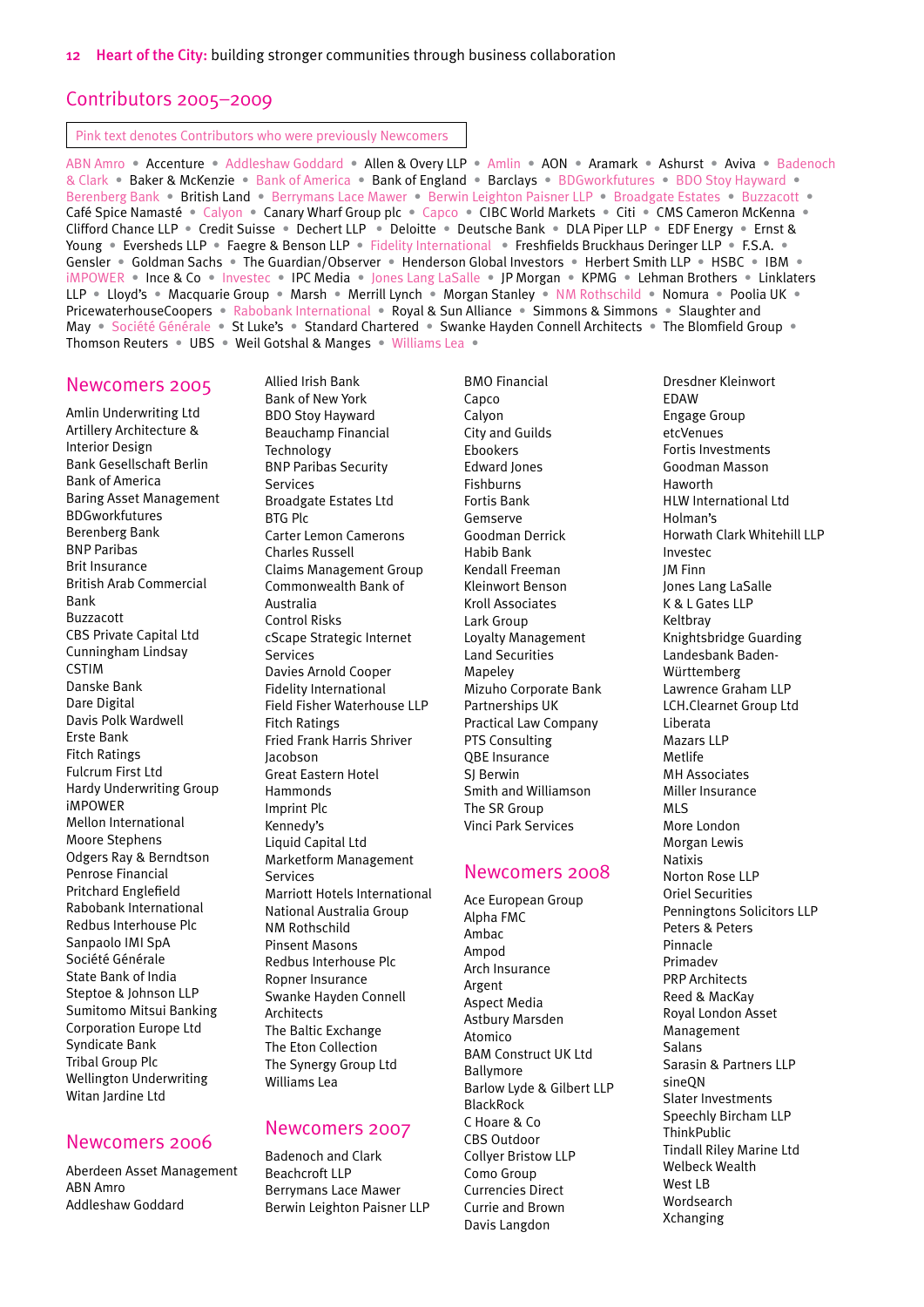## Board of Directors

| Gerry Acher           | Chairman                                 | Heart of the City                  |
|-----------------------|------------------------------------------|------------------------------------|
| Pen Kent              | Deputy Chairman                          | Heart of the City                  |
| Kate Cavelle          | Head of Deutsche Bank Citizenship UK     | Deutsche Bank                      |
| <b>Richard Hardie</b> | Vice Chair                               | UBS Ltd                            |
| Cathy Jones           | <b>Community Affairs Manager</b>         | Clifford Chance LLP                |
| Nina Kowalska         | <b>Ethical Media Consultant</b>          |                                    |
| Vicky Mirfin          | <b>Community Affairs Manager</b>         | Lloyd's                            |
| lan Rodger            | Head of Communications (retired)         | <b>Financial Reporting Council</b> |
| Neil Sherlock         | Partner, Public Affairs                  | KPMG                               |
| Liz Skelcher          | Assistant Director, Economic Development | City of London Corporation         |
|                       |                                          |                                    |

**If you would like to find out more about Heart of the City, or are interested in getting involved in the Newcomers' Programme, please contact:**



Fiona Rawes, Director Heart of the City Economic Development Office City of London PO Box 270 Guildhall London EC2P 2EJ

Tel: 020 7332 3923/3643 Fax: 020 7332 3326 Email: info\_heartofthecity@cityoflondon.gov.uk



Heart of the City of the City of London Limited Registered as a Company in England and Wales Company No. 5973126 Registered Charity No. 1117212